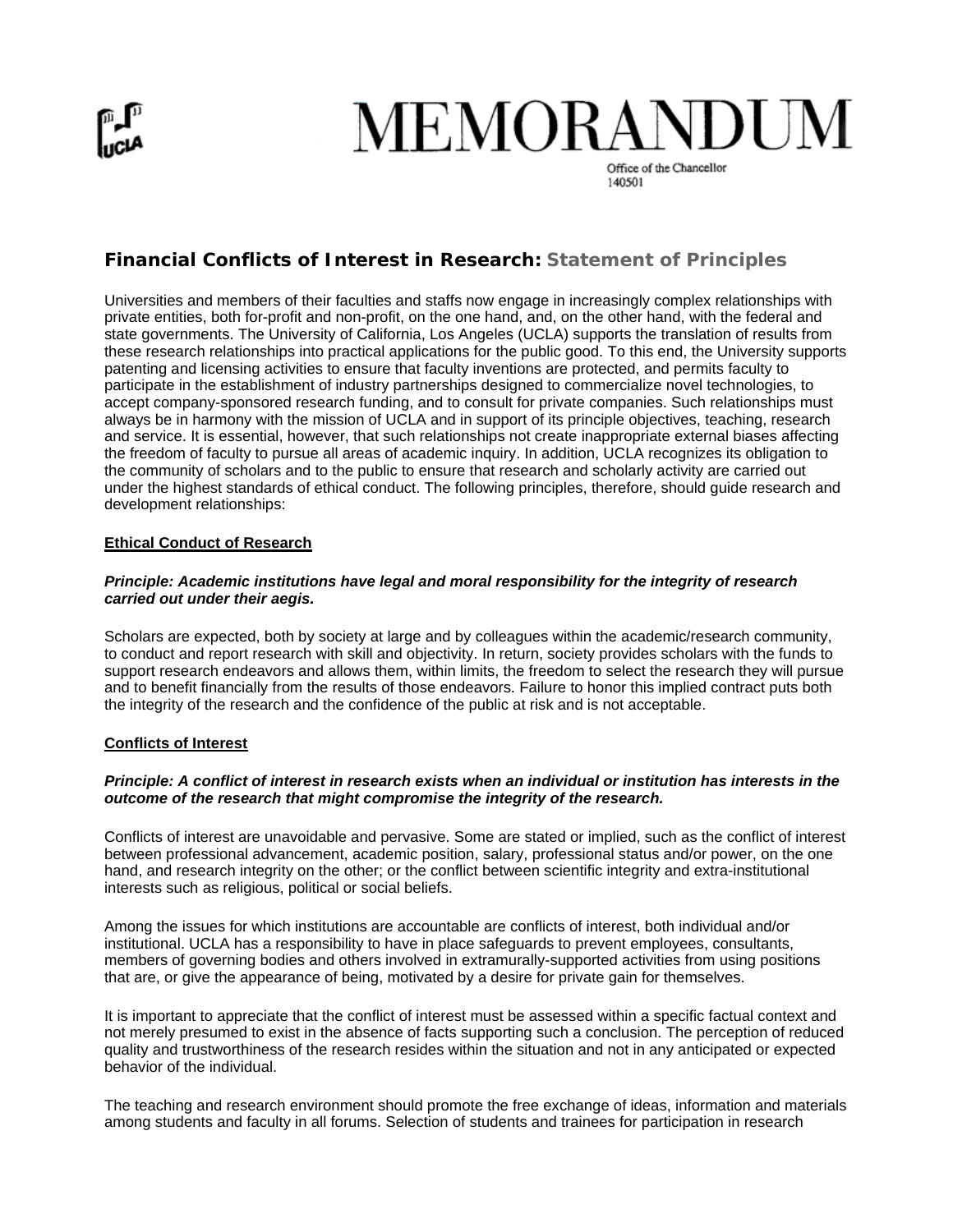projects should not be inappropriately influenced by the interests of the sponsor or by an investigator's financial interests in the sponsor. An investigator's financial interest in a sponsor should be disclosed to all students and trainees before they consider participating in a research project.

#### **Conflict of Financial Interests**

#### *Principle: Among the issues for which institutions are accountable are financial conflicts of interest, both individual and/or institutional.*

Payment for services rendered does not in itself constitute a conflict of interest. Similarly, severe restrictions on financial benefits to investigators for their research products may inhibit or prevent research developments. This may be more deleterious to the progress of science and of medicine than any potential loss of objectivity. It is essential, therefore, for the University to have a clear, equitable and efficient mechanism for managing financial conflicts of interest.

Management of financial conflicts of interest must be part of the regular oversight provided by the campus over research. One such part is the creation and maintenance of a "culture of disclosure" in publications and presentations to help ensure that the scholarly community understands the various influences that affect the conduct and reporting and research. Such a "culture of disclosure" would also enhance the public's trust in the conduct of research, and serve to protect human research subjects.

#### **Institutional Conflicts of Interest**

*Principle: The University's current or past relationships with research sponsors, contractors, subcontractors, vendors, licensees, or other outside entities may directly or indirectly diminish the University's capacity to conduct research impartially or result in the appearance of favoritism or the conferment of an unfair competitive advantage.*

Faculty and staff have a responsibility to engage in a wide range of scholarship reflective of the broad mission of the University to advance knowledge. It is possible that certain kinds of research conducted as a result of private sector relationships might fundamentally restrict the range of scholarship. A mechanism to monitor research trends on a regular basis to prevent such an outcome is needed.

The University must also take steps to ensure that decisions about hiring University faculty are not driven exclusively by the availability of research support, but rather primarily by the opportunity to support scholarship in areas important to the advancement of knowledge. Where the University has a potential or actual financial stake in the work of particular researchers, decisions about hiring and promotion of such individuals must not be influenced by those economic considerations. Rather, positive academic actions in such cases need to be based entirely on the application of appropriate academic standards.

Existing University policy about freedom to publish should also be re-emphasized so that circumstances under which the results of research cannot be made public, or in which research sponsors have inappropriate control over the content or timing of publications should be extremely rare, if permitted at all.

While acknowledging that the research enterprise depends heavily upon the ability of individual researchers to obtain extramural support, it is imperative that the University explore mechanisms for protecting researchers from financial pressures so acute that they might be forced to engage in proprietary efforts that are not central to their intellectual interests, but rather a mechanism merely for supporting their own salaries.

Decisions about what constitutes acceptable economic participation in the products of research or in other relationships with private sector businesses must be made through a mechanism that is not influenced by the University's own financial interests, whether in the results of the research or business entities supporting the research.

Finally, special attention to avoid institutional conflicts of interest must be paid in those instances when the University has a financial interest in the sponsor, either as equity holdings taken as part of a technology